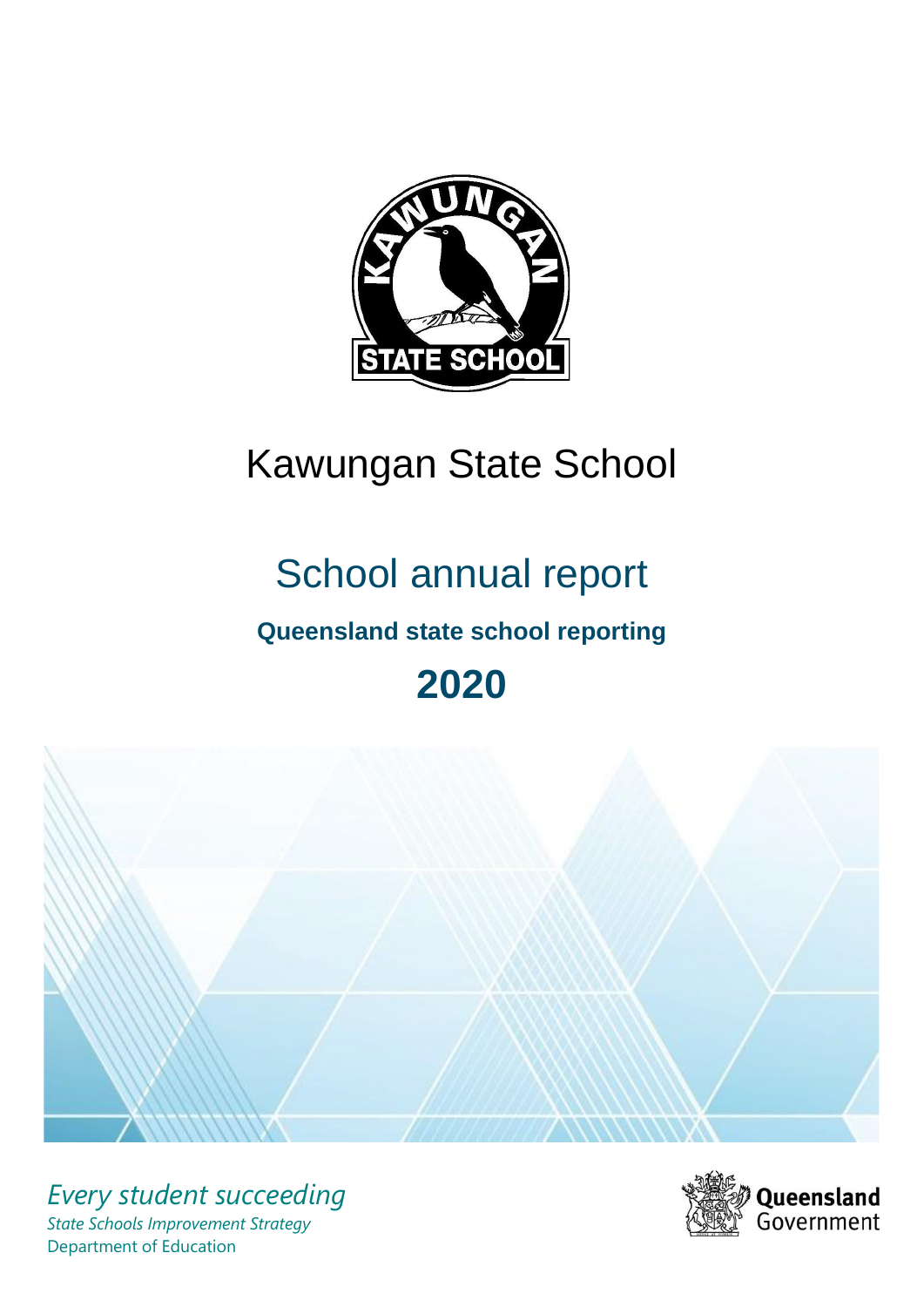**OFFICIAL – Public** Published as information source only. Public information used to create this report may not appear in this format in the public domain Please refer to disclaimer information.

#### **Contact details**

| <b>Postal Address</b> | Grevillea Street Kawungan Hervey Bay 4655 |
|-----------------------|-------------------------------------------|
| <b>Phone</b>          | $(07)$ 4197 9111                          |
| Fax                   | (07) 4197 9100                            |
| Email                 | principal@kawunganss.eq.edu.au            |
| Website               | https://kawunganss.eg.edu.au              |

#### **Disclaimer**

The materials presented in this report are distributed by the Department of Education (the department) as an information source only. The information and data in this report is subject to change without notice.

The department makes no statements, representations, or warranties about the accuracy or completeness of, and you should not rely on, any information contained in this report.

The department disclaim all responsibility and all liability (including without limitation, liability in negligence) for all expenses, losses, damages and costs you might incur as a<br>result of the information in this report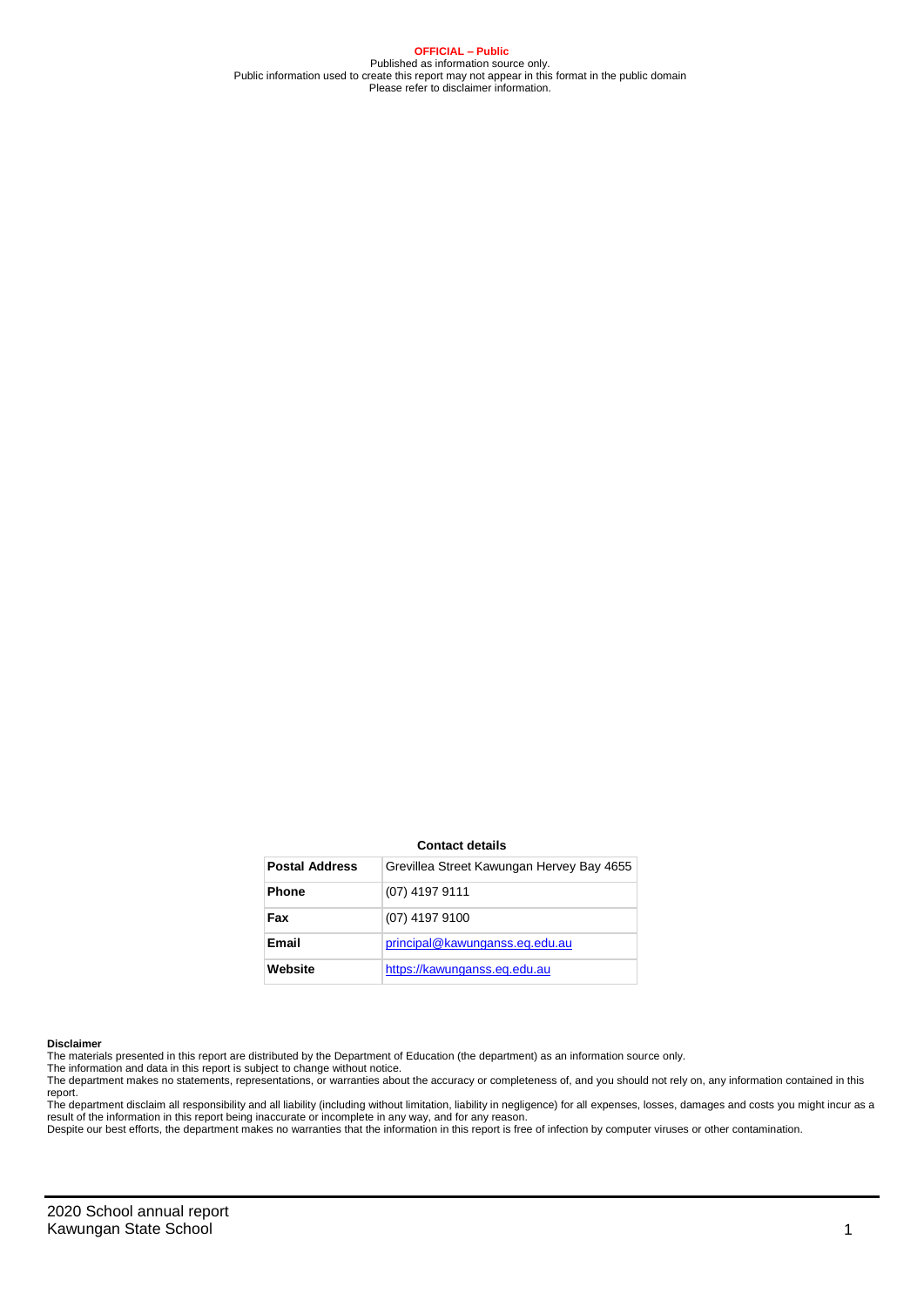| School context                   |                                                                                                                                                                                         |
|----------------------------------|-----------------------------------------------------------------------------------------------------------------------------------------------------------------------------------------|
| Coeducational or single sex      | Coeducational                                                                                                                                                                           |
| <b>Independent Public School</b> | Yes                                                                                                                                                                                     |
| Year levels offered in 2020      | Early Childhood - Year 6                                                                                                                                                                |
| <b>Webpages</b>                  | Additional information about Queensland state schools is located on the:<br>My School website<br>Queensland Government data website<br>Queensland Government schools directory website. |

## **Characteristics of the student body**

### **Student enrolments**

#### **Table 1: Student enrolments by year level**

|                   |      | February |      |      | <b>August</b> |      |
|-------------------|------|----------|------|------|---------------|------|
| Year Level        | 2018 | 2019     | 2020 | 2018 | 2019          | 2020 |
| <b>Prep Year</b>  | 127  | 137      | 120  | 122  | 132           | 122  |
| Year 1            | 111  | 131      | 131  | 113  | 134           | 130  |
| Year <sub>2</sub> | 144  | 116      | 138  | 142  | 117           | 138  |
| Year <sub>3</sub> | 125  | 139      | 131  | 123  | 137           | 134  |
| Year 4            | 134  | 129      | 139  | 136  | 128           | 136  |
| Year <sub>5</sub> | 144  | 139      | 135  | 142  | 139           | 137  |
| Year <sub>6</sub> | 124  | 139      | 133  | 119  | 138           | 134  |
| <b>Total</b>      | 909  | 930      | 927  | 897  | 925           | 931  |

Notes

1. Student counts include headcount of all full- and part-time students at the school.

## **Average class sizes**

#### **Table 2: Average class size information for each phase of schooling**

| <b>Year Levels</b> | 2018 | 2019 | 2020 |
|--------------------|------|------|------|
| Prep – Year 3      | 74   | 23   | 23   |
| Year 4 – Year 6    | 25   | ソフ   |      |

Notes

1. Classes are measured against the target of 25 students per teacher in Prep to Year 3 and Years 11 to 12, and target of 28 students per teacher in Years 4 to 10. Where composite classes exist across cohorts (e.g. Year 3/4) the class size targets would be the lower cohort target.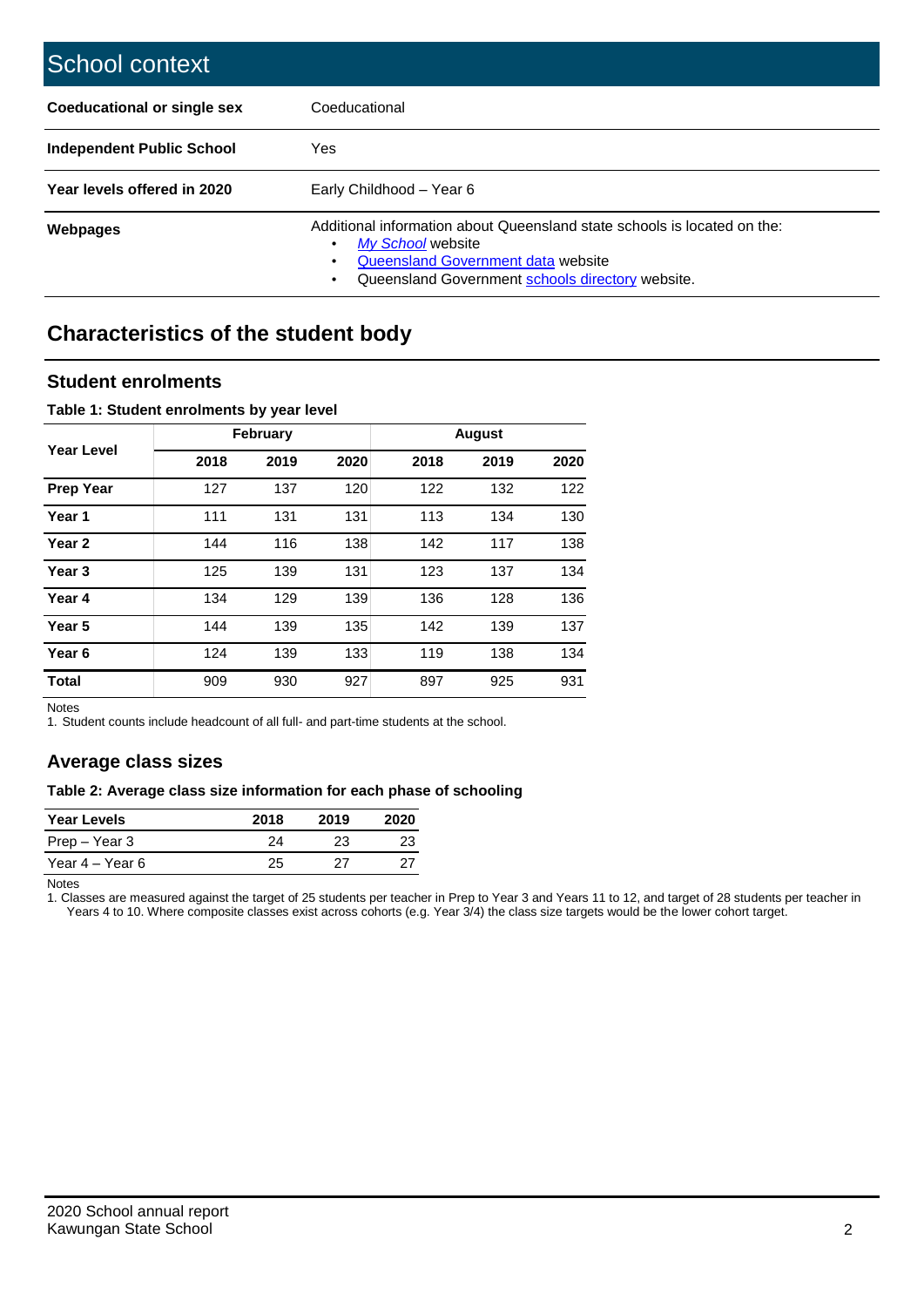## **Parent, student and staff satisfaction**

Tables 3–5 show selected items from the Parent/Caregiver, Student and Staff School Opinion Surveys. In response to the COVID-19 pandemic, the annual school opinion surveys of students, teachers and staff were not administered in 2020.

For state level information go to the *[School Opinion Survey](https://qed.qld.gov.au/publications/reports/statistics/schooling/schools/schoolopinionsurvey)* [webpage.](https://qed.qld.gov.au/publications/reports/statistics/schooling/schools/schoolopinionsurvey)

#### **Table 3: Parent/Caregiver Survey**

| Percentage of parents/caregivers who agree <sup>1</sup> that:                                               | 2018   | 2019  | 2020 |
|-------------------------------------------------------------------------------------------------------------|--------|-------|------|
| My child is getting a good education at this school.                                                        | 95.2%  | 94.7% |      |
| This is a good school.                                                                                      | 95.2%  | 96.4% |      |
| My child likes being at this school. <sup>2</sup>                                                           | 92.1%  | 96.5% |      |
| My child feels safe at this school. <sup>2</sup>                                                            | 95.2%  | 93.0% |      |
| My child's learning needs are being met at this school. <sup>2</sup>                                        | 93.7%  | 93.0% |      |
| My child is making good progress at this school. <sup>2</sup>                                               | 95.2%  | 94.7% |      |
| Teachers at this school expect my child to do his or her best. <sup>2</sup>                                 | 98.4%  | 94.7% |      |
| Teachers at this school provide my child with useful feedback about his or her school<br>work. <sup>2</sup> | 93.5%  | 92.9% |      |
| Teachers at this school motivate my child to learn. <sup>2</sup>                                            | 96.8%  | 89.5% |      |
| Teachers at this school treat students fairly. <sup>2</sup>                                                 | 92.1%  | 91.1% |      |
| I can talk to my child's teachers about my concerns. <sup>2</sup>                                           | 96.8%  | 94.7% |      |
| This school works with me to support my child's learning. <sup>2</sup>                                      | 96.8%  | 94.7% |      |
| This school takes parents' opinions seriously. <sup>2</sup>                                                 | 93.3%  | 91.1% |      |
| Student behaviour is well managed at this school. <sup>2</sup>                                              | 86.9%  | 86.0% |      |
| This school looks for ways to improve. <sup>2</sup>                                                         | 95.1%  | 92.3% |      |
| This school is well maintained. <sup>2</sup>                                                                | 100.0% | 98.2% |      |

Notes

1. *Agree* represents the percentage of respondents who Somewhat Agree, Agree or Strongly Agree with the statement.

2. Nationally agreed parents/caregiver items.

3. DW = Data withheld to ensure confidentiality.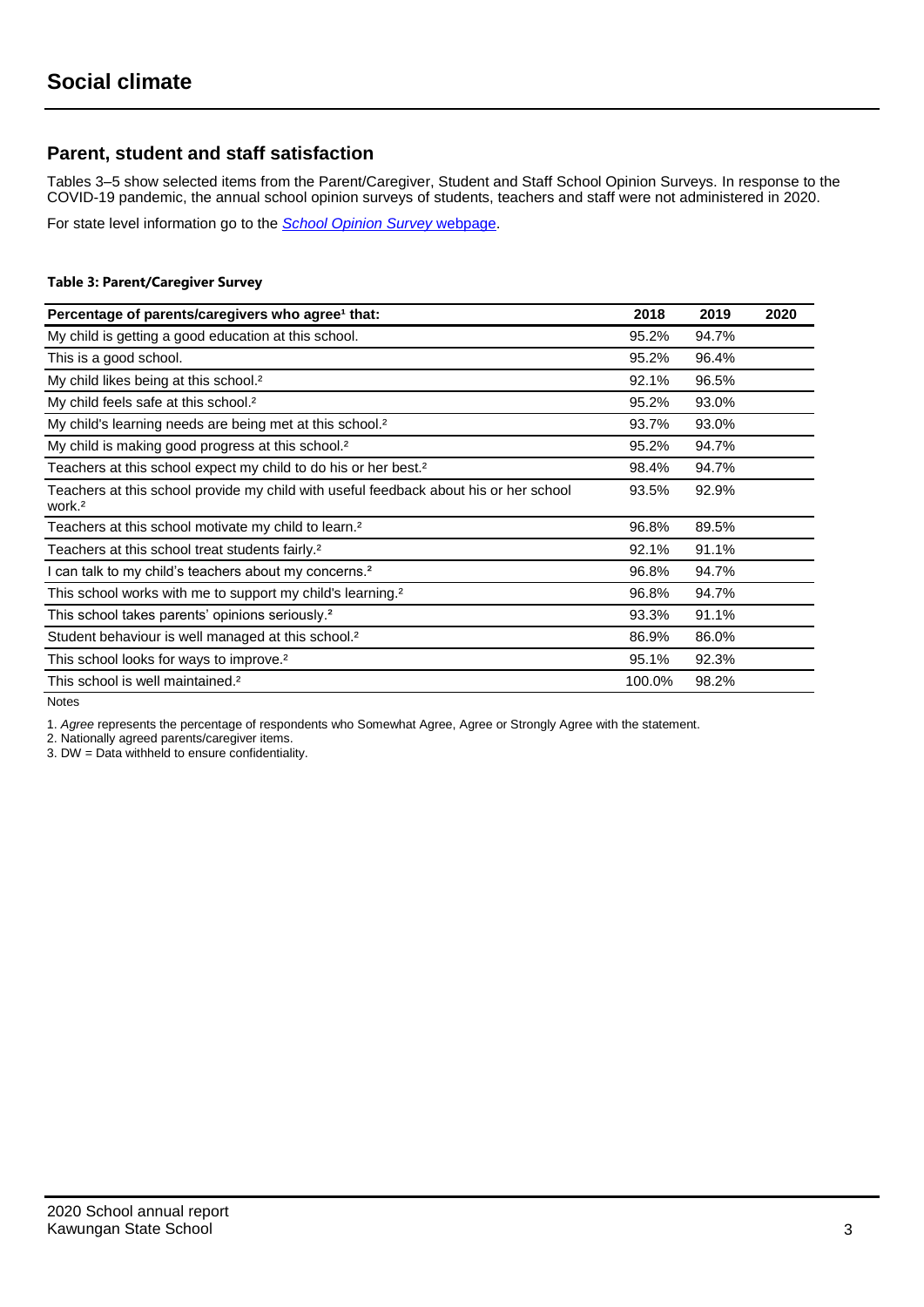#### **Table 4: Student Survey**

| Percentage of students who agree <sup>1</sup> that:                            | 2018  | 2019   | 2020 |
|--------------------------------------------------------------------------------|-------|--------|------|
| am getting a good education at my school.                                      | 99.1% | 98.8%  |      |
| I like being at my school. <sup>2</sup>                                        | 95.7% | 96.5%  |      |
| I feel safe at my school. <sup>2</sup>                                         | 97.4% | 96.5%  |      |
| My teachers motivate me to learn. <sup>2</sup>                                 | 98.3% | 100.0% |      |
| My teachers expect me to do my best. <sup>2</sup>                              | 99.1% | 97.6%  |      |
| My teachers provide me with useful feedback about my school work. <sup>2</sup> | 98.3% | 97.6%  |      |
| Teachers at my school treat students fairly. <sup>2</sup>                      | 93.9% | 89.4%  |      |
| can talk to my teachers about my concerns. <sup>2</sup>                        | 91.3% | 95.2%  |      |
| My school takes students' opinions seriously. <sup>2</sup>                     | 94.0% | 97.6%  |      |
| Student behaviour is well managed at my school. <sup>2</sup>                   | 88.8% | 95.3%  |      |
| My school looks for ways to improve. <sup>2</sup>                              | 99.1% | 100.0% |      |
| My school is well maintained. <sup>2</sup>                                     | 99.1% | 98.8%  |      |
| My school gives me opportunities to do interesting things. <sup>2</sup>        | 99.1% | 96.4%  |      |

Notes

1. *Agree* represents the percentage of respondents who Somewhat Agree, Agree or Strongly Agree with the statement.

2. Nationally agreed student items.

3. DW = Data withheld to ensure confidentiality.

#### **Table 5: Staff Survey**

| Percentage of staff who agree <sup>1</sup> that:                                                            | 2018   | 2019   | 2020 |
|-------------------------------------------------------------------------------------------------------------|--------|--------|------|
| I enjoy working at this school.                                                                             | 100.0% | 98.6%  |      |
| I feel this school is a safe place in which to work.                                                        | 98.3%  | 98.6%  |      |
| I receive useful feedback about my work at this school.                                                     | 93.3%  | 97.2%  |      |
| I feel confident embedding Aboriginal and Torres Strait Islander perspectives across the<br>learning areas. | 93.0%  | 87.0%  |      |
| Students are treated fairly at this school.                                                                 | 96.7%  | 93.1%  |      |
| Student behaviour is well managed at this school.                                                           | 91.7%  | 90.3%  |      |
| Staff are well supported at this school.                                                                    | 96.7%  | 95.8%  |      |
| This school takes staff opinions seriously.                                                                 | 94.9%  | 95.8%  |      |
| This school looks for ways to improve.                                                                      | 100.0% | 98.6%  |      |
| This school is well maintained.                                                                             | 98.3%  | 100.0% |      |
| This school gives me opportunities to do interesting things.                                                | 91.7%  | 97.2%  |      |

Notes

1. *Agree* represents the percentage of respondents who Somewhat Agree, Agree or Strongly Agree with the statement.

2. DW = Data withheld to ensure confidentiality.

## **Description of how this school manages non-attendance**

Queensland state schools manage non-attendance in line with the Queensland Department of Education procedures: *[Managing Student Absences and Enforcing Enrolment and Attendance at State Schools](https://ppr.qed.qld.gov.au/pp/managing-student-absences-and-enforcing-enrolment-and-attendance-at-state-schools-procedure)*; and *[Roll Marking in State Schools,](https://ppr.qed.qld.gov.au/pp/roll-marking-in-state-schools-procedure)* which outline processes for managing and recording student attendance and absenteeism.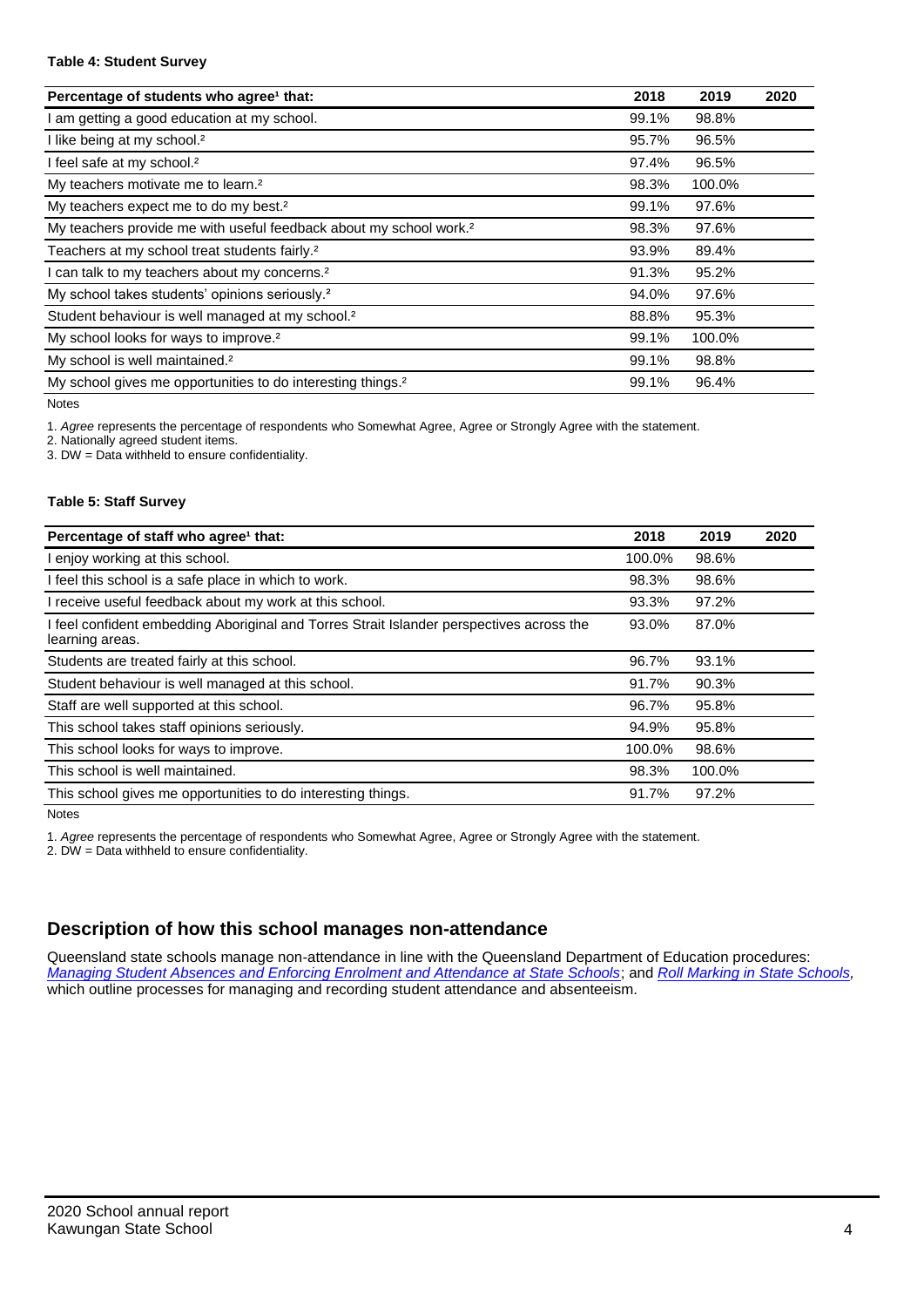## **School disciplinary absences**

#### **Table 6: Count of school disciplinary absences at this school**

| Type of school disciplinary absence | 2018 | 2019 | 2020 |
|-------------------------------------|------|------|------|
| <b>Short Suspension</b>             | 61   | 76   | 74   |
| Long Suspension                     |      |      |      |
| Exclusion                           | O    |      |      |
| Total                               | 62   | 76   | 74   |

Notes

1. School disciplinary absence (SDA) data is a total of short suspensions (1–10 days), long suspensions (11–20 days), exclusions and cancellations. 2. The number of SDAs is not the number of students who received an SDA as one student may be suspended several times in a school year. Each time a student is suspended it is recorded as an additional SDA. The data does not reflect the outcomes of appeal decisions.

3. 2020 data was impacted by the COVID-19 health emergency. There were significantly fewer SDAs during the home-based learning period (the first five weeks of Term 2) compared to previous years.

# **School funding**

## **School income broken down by funding source**

School income, reported by financial year accounting cycle using standardised national methodologies and broken down by funding source is available via the *[My School](http://www.myschool.edu.au/)* website.

#### *How to access our income details*

- 1. Click on the *My School* link [http://www.myschool.edu.au/.](http://www.myschool.edu.au/)
- 2. Enter the school name or suburb of the school you wish to search.

| Search by school name or suburb | <b>School sector</b> | <b>School type</b> | <b>State</b> | ∽ |
|---------------------------------|----------------------|--------------------|--------------|---|
|                                 |                      |                    |              |   |

3. Click on *View School Profile* to access the school's profile.



4. Click on *Finances* and select the appropriate year to view school financial information.

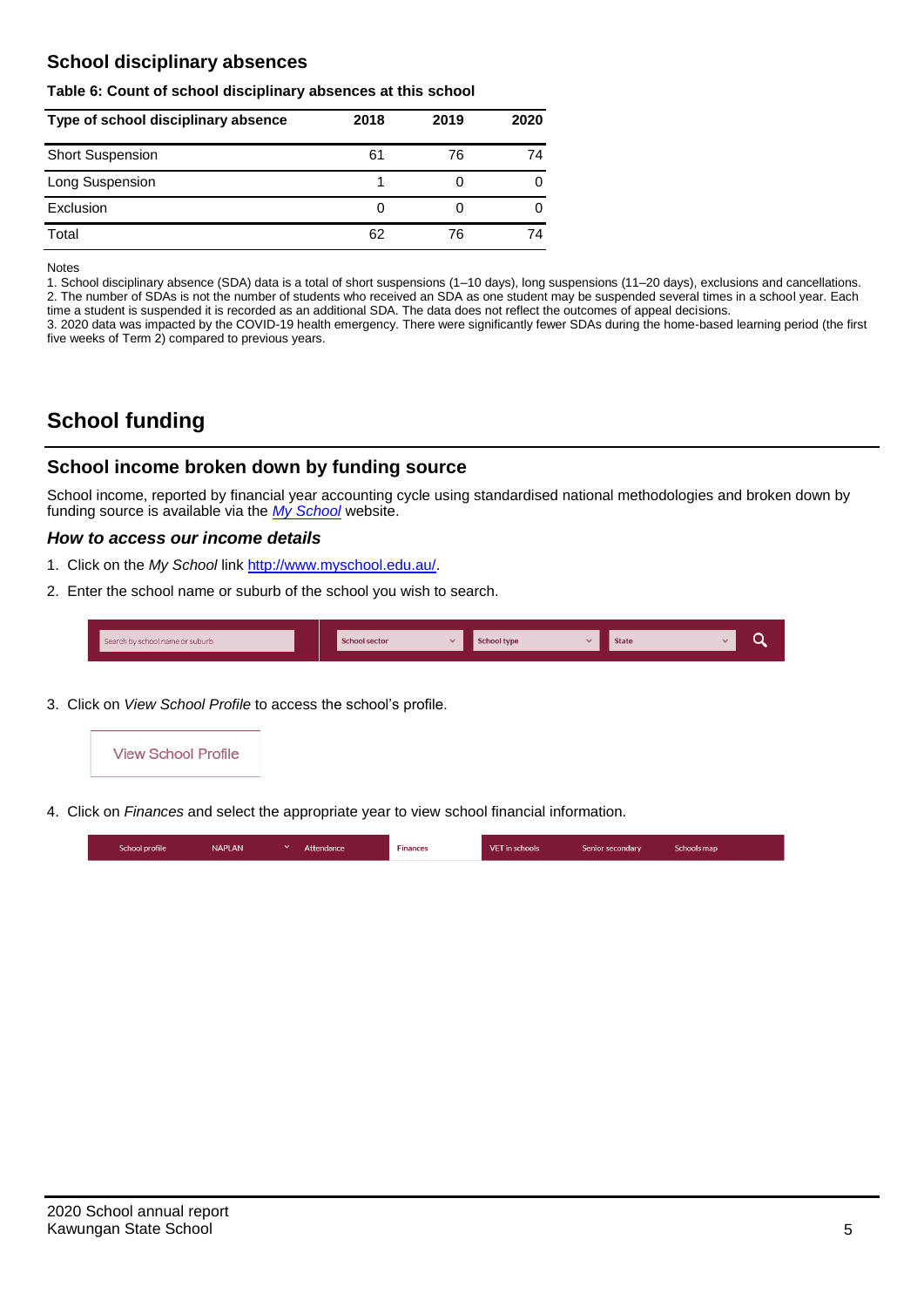# **Teacher standards and qualifications**

The *Teacher registration eligibility requirements: Policy* (p.1) states:

To be eligible for registration, a person must satisfy the Queensland College of Teachers (QCT) that they meet requirements regarding qualification and experience, or have otherwise met the requirements of the *Australian Professional Standards for Teachers* (APST). A person must also satisfy the QCT that they are suitable to teach and meet English language proficiency requirements. All these requirements are specified in the Act and the *Education (Queensland College of Teachers) Regulation 2005* (the Regulation).

The qualifications required for teacher registration are successful completion of either -

- (a) a four-year initial teacher education program including teacher education studies of at least one year (e.g. a Bachelor of Education, or a double Bachelor degree in Science and Teaching) or
- (b) a one-year graduate initial teacher education program following a degree (e.g. a one-year Graduate Diploma of Education (Secondary) after a three-year Bachelor degree) or
- (c) another course of teacher education that the QCT is reasonably satisfied is the equivalent of (a) or (b). These are considered on a case-by-case basis.

For more information, please refer to the following link:

• <https://www.qct.edu.au/registration/qualifications>

# **Workforce composition**

## **Staff composition, including Indigenous staff**

#### **Table 7: Workforce composition for this school**

|                    | <b>Teaching staff</b> |      |      | Non-teaching staff |      |      | Indigenous staff |      |      |
|--------------------|-----------------------|------|------|--------------------|------|------|------------------|------|------|
| <b>Description</b> | 2018                  | 2019 | 2020 | 2018               | 2019 | 2020 | 2018             | 2019 | 2020 |
| Headcount          | 73                    | 75   | 74   | 46                 | 42   | 39   | <5               | כ>   | כ>   |
| <b>FTE</b>         | 64                    | 67   | 68   | 29                 | 29   | 27   | <5               | ה>   |      |

Notes

1. Teaching staff includes school leaders.<br>2. Indigenous refers to Aboriginal and Tor 2. Indigenous refers to Aboriginal and Torres Strait Islander people of Australia.<br>3. FTE = full-time equivalent

 $FTE = full-time equivalent$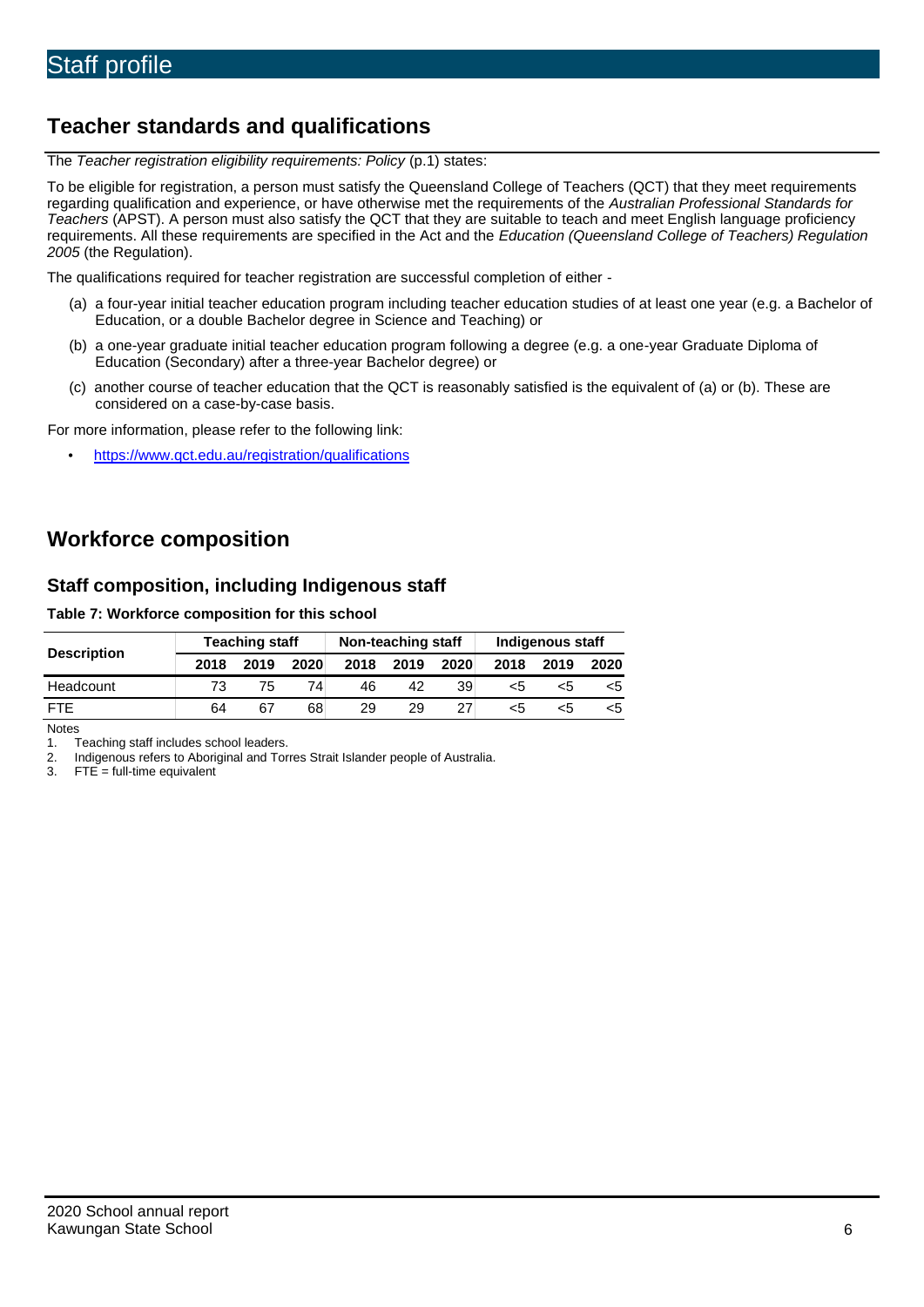# **Key student outcomes**

## **Student attendance**

Tables 8–9 show attendance rates at this school as percentages. In 2020, the COVID-19 health emergency affected student attendance in Queensland Government schools. Comparisons between 2020 and previous years' attendance data should not be made.

#### **Table 8: Overall student attendance at this school**

| <b>Description</b>                                  | 2018 | 2019 | 2020 |
|-----------------------------------------------------|------|------|------|
| Overall attendance rate for students at this school | 92%  | 92%  | 90%  |

Notes<br>1. Th

The student attendance rate is based on Semester 1 each year and is generated by dividing the total of full-days and part-days that students

attended, and comparing this to the total of all possible days for students to attend, expressed as a percentage.

2. Full-time students only.

#### **Table 9: Student attendance rates for each year level at this school**

| <b>Year Level</b> | 2018 | 2019 | 2020 |
|-------------------|------|------|------|
| Prep Year         | 93%  | 91%  | 90%  |
| Year <sub>1</sub> | 92%  | 93%  | 88%  |
| Year 2            | 93%  | 92%  | 90%  |
| Year <sub>3</sub> | 92%  | 92%  | 89%  |
| Year 4            | 92%  | 92%  | 91%  |
| Year 5            | 91%  | 92%  | 90%  |
| Year <sub>6</sub> | 92%  | 92%  | 90%  |

Notes

1. The student attendance rate is based on Semester 1 each year and is generated by dividing the total of full-days and part-days that students attended, and comparing this to the total of all possible days for students to attend, expressed as a percentage.

2. Full-time students only.<br>3. DW = Data withheld to

 $DW = Data$  withheld to ensure confidentiality